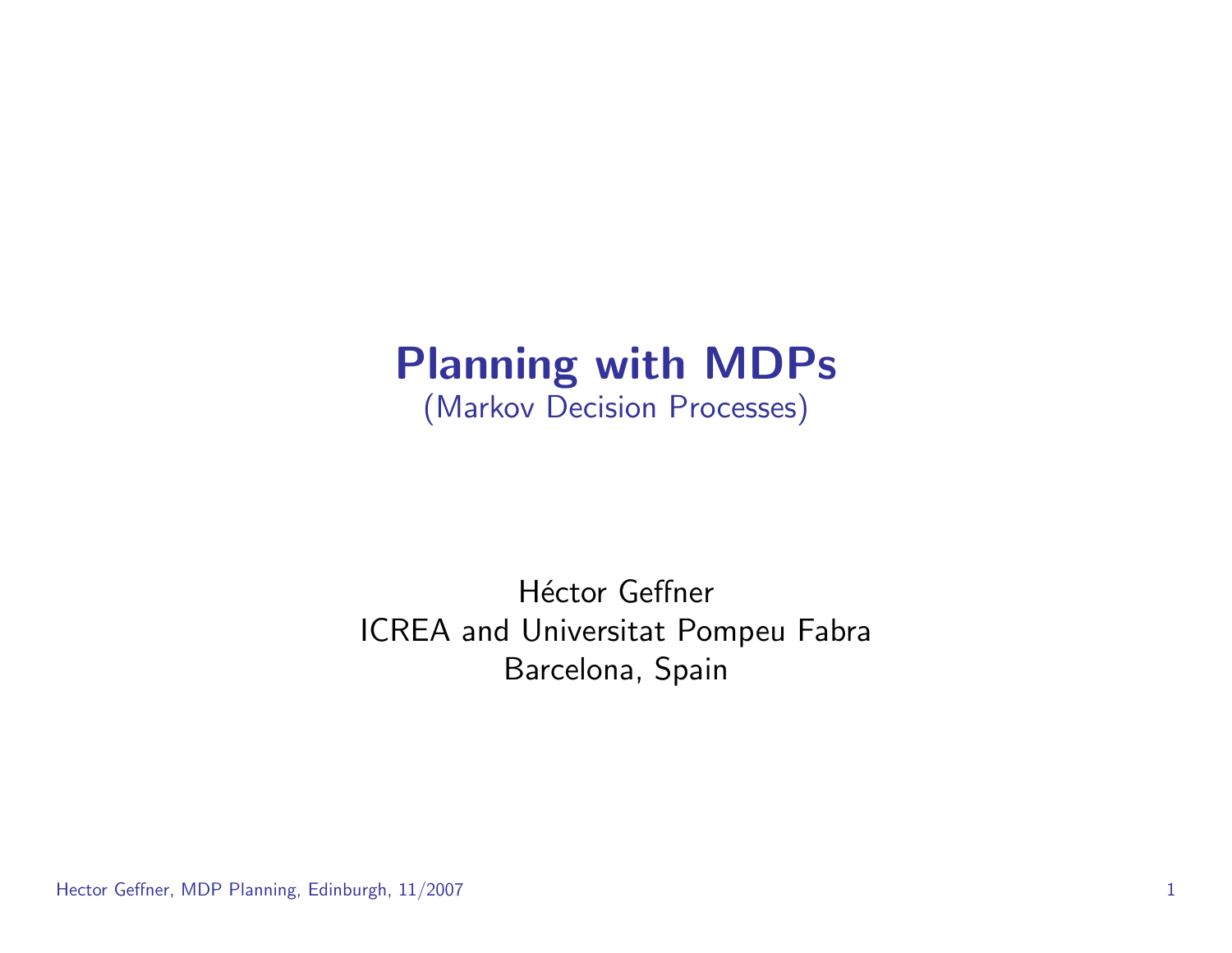## Status of Classical Planning

- Classical planning works!!
	- Large problems solved very fast (non-optimally)

#### • Model simple but useful

- Operators not primitive; can be policies themselves
- Fast closed-loop replanning able to cope with uncertainty sometimes

#### • Limitations

- Does not model Uncertainty (no probabilities)
- Does not deal with Incomplete Information (no sensing)
- Deals with very Simple Cost Structure (no state dependent costs)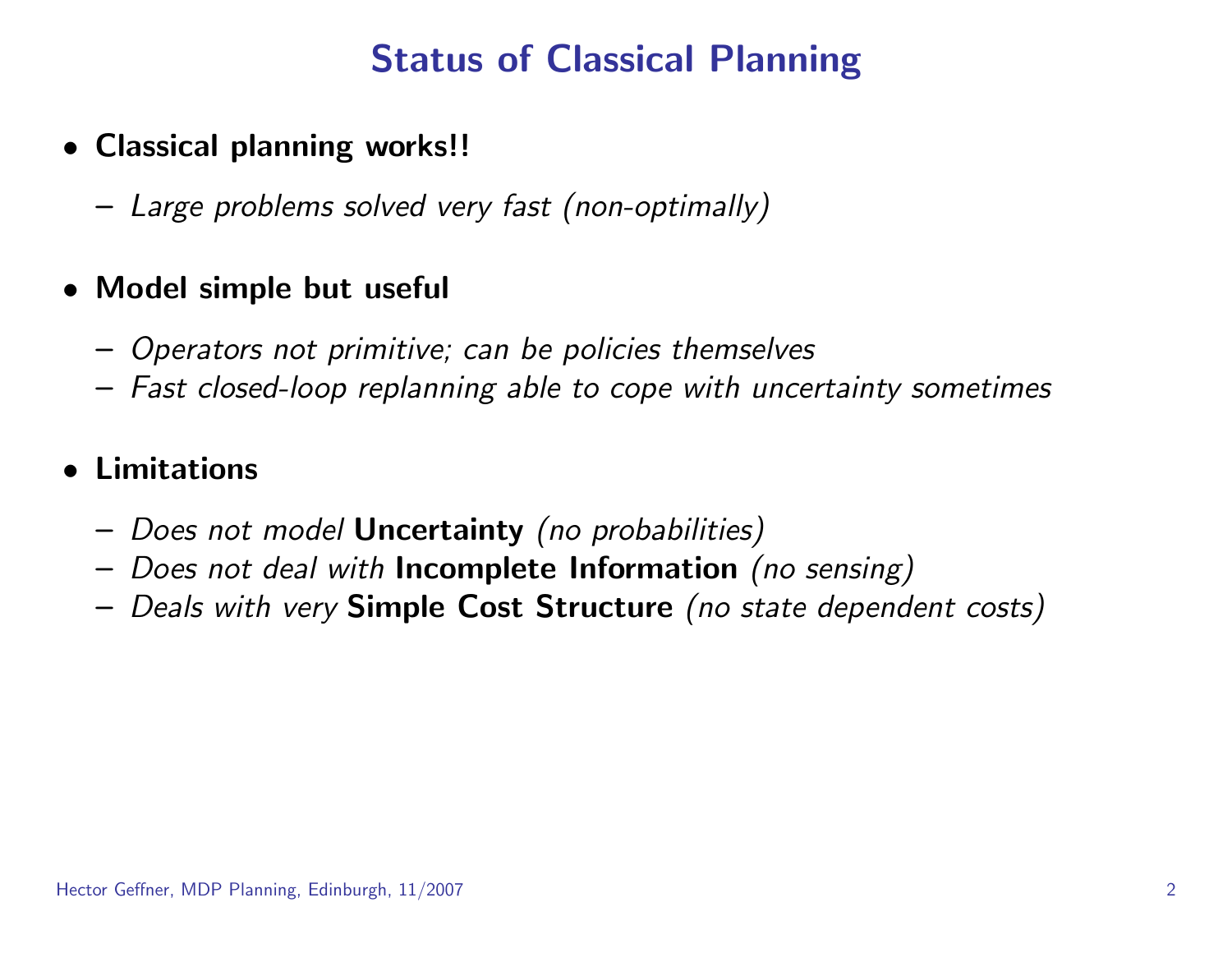## Beyond Classical Planning: Two Strategies

1. Develop solver for more general models; e.g., MDPs and POMDPs

- +: generality
- −: complexity
- 2. Extend the scope of current 'classical' solvers
	- +: efficiency
	- −: generality

We will pursue first approach here . . .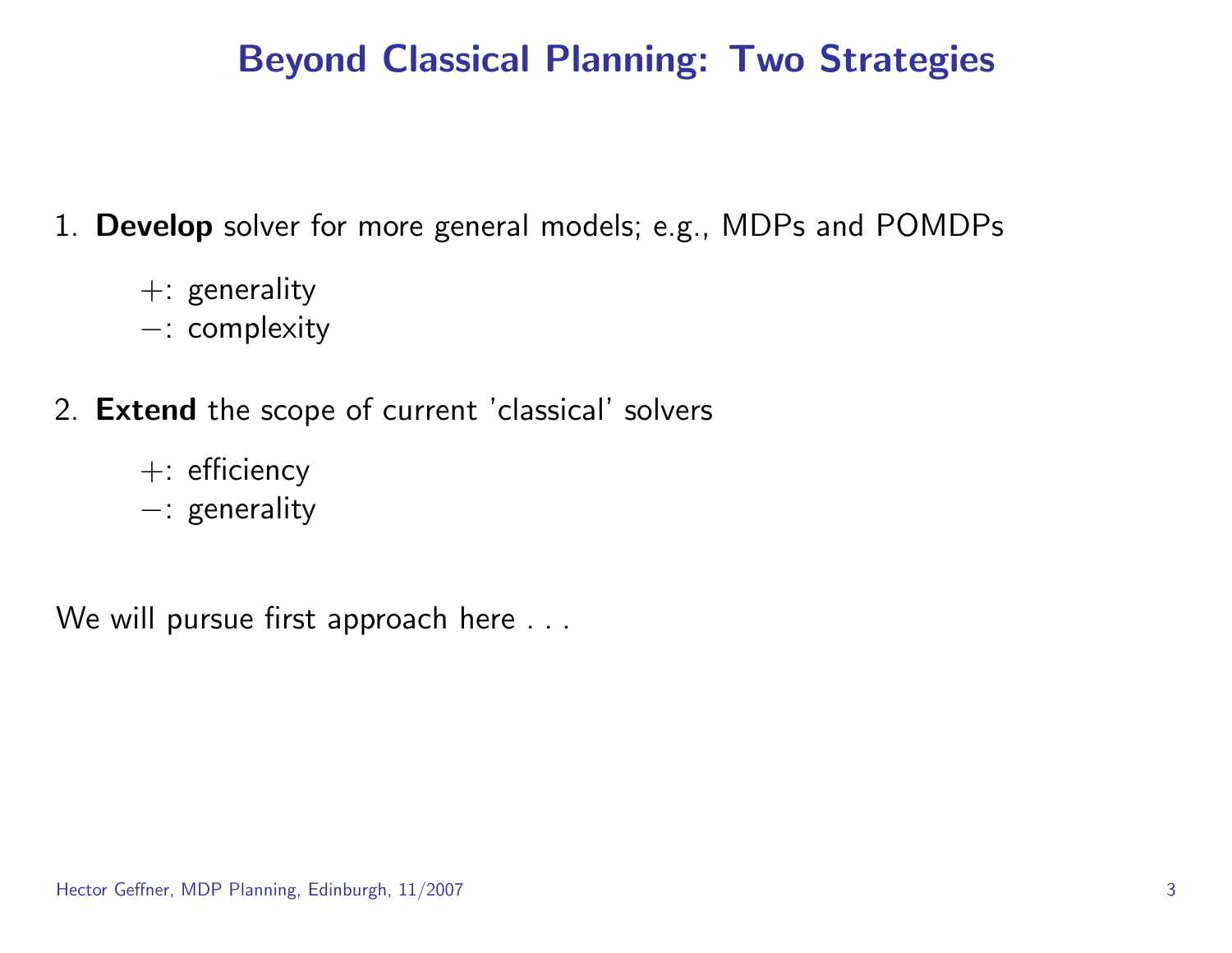#### Reminder: Basic State Models

- Characterized by:
	- $-$  finite and discrete state space  $S$
	- an initial state  $s_0 \in S$
	- a set  $G \subseteq S$  of goal states
	- actions  $A(s)$  ⊆  $A$  applicable in each state  $s \in S$
	- a transition function  $F(a, s)$  for  $s \in S$  and  $a \in A(s)$
	- action costs  $c(a, s) > 0$
- $\bullet$  A solution is a sequence of applicable actions  $a_i,~i=0,\ldots,n,$  that maps the initial state  $s_0$  into a goal state  $s \in S_G$ ; i.e.,

$$
s_{i+1} = f(a_i, s_i) \text{ and } a_i \in A(s_i) \text{ for } i = 0, \dots, n \text{ and } s_{n+1} \in S_G
$$

 $\bullet$  Optimal solutions minimize total cost  $\sum_{i=0}^{i=n}\ c(a_i,s_i)$ , and can be computed by shortest-path or heuristic search algorithms . . .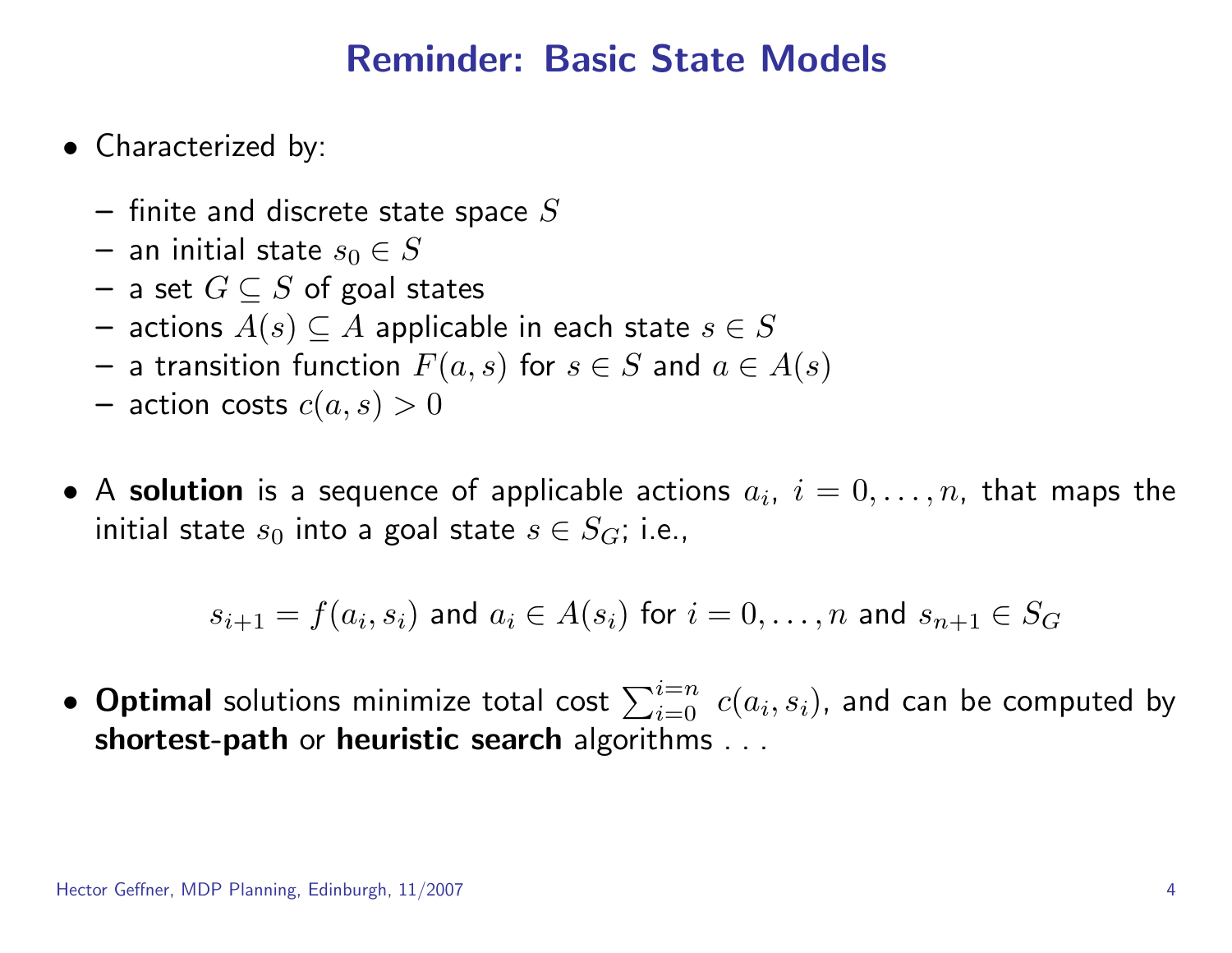#### Markov Decision Processes (MDPs)

MDPs are fully observable, probabilistic state models:

- a state space  $S$
- a set  $G \subseteq S$  of goal states
- actions  $A(s) \subseteq A$  applicable in each state  $s \in S$
- transition probabilities  $P_a(s'|s)$  for  $s \in S$  and  $a \in A(s)$
- action costs  $c(a, s) > 0$
- Solutions are functions (policies) mapping states into actions
- Optimal solutions have minimum expected costs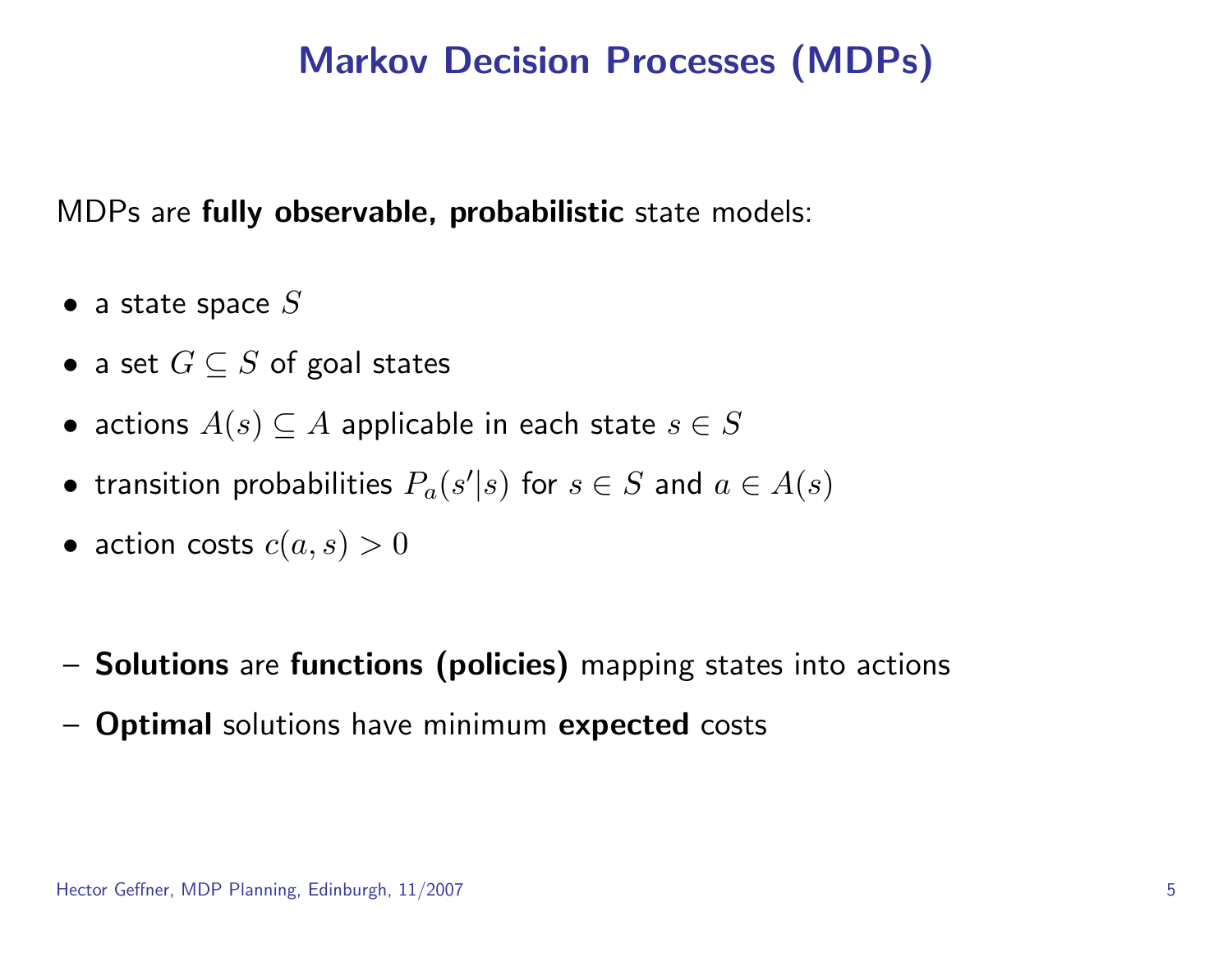## Partially Observable MDPs (POMDPs)

POMDPs are partially observable, probabilistic state models:

- states  $s \in S$
- actions  $A(s) \subseteq A$
- costs  $c(a, s) > 0$
- transition probabilities  $P_a(s'|s)$  for  $s \in S$  and  $a \in A(s)$
- initial belief state  $b_0$
- final belief states  $b_F$
- sensor model given by probabilities  $P_a(o|s)$ ,  $o \in Obs$
- $-$  Belief states are probability distributions over  $S$
- Solutions are policies that map belief states into actions
- Optimal policies minimize expected cost to go from  $b_0$  to  $b_F$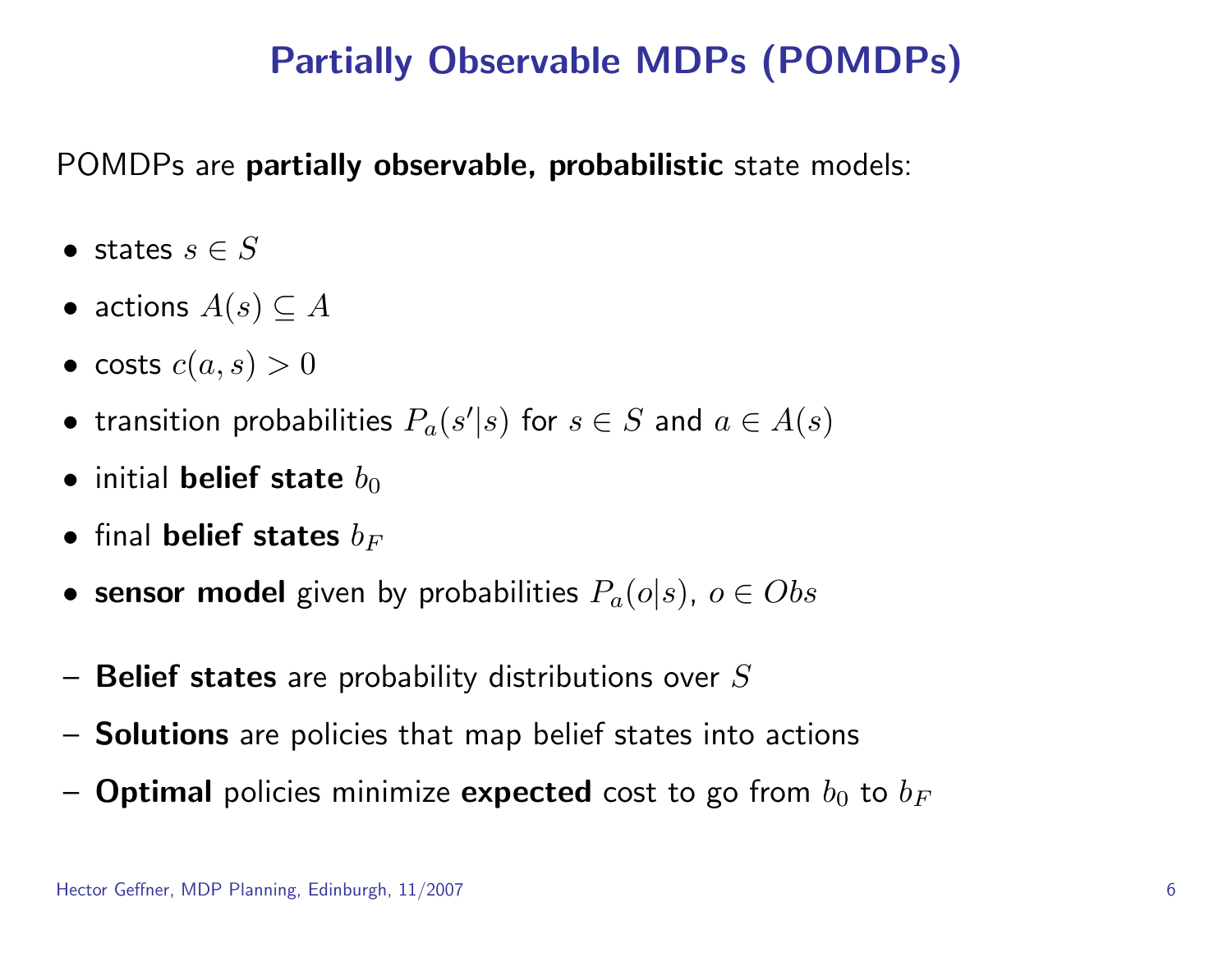## Illustration: Navigation Problems

Consider robot that has to reach target  $G$  when

- 1. initial state is known and actions are deterministic
- 2. initial state is unknown and actions are deterministic
- 3. states are fully observable and actions are stochastic
- 4. states are partially observable and actions are stochastic . . .



- How do these problems map into the models considered?
- What is the form of the solutions?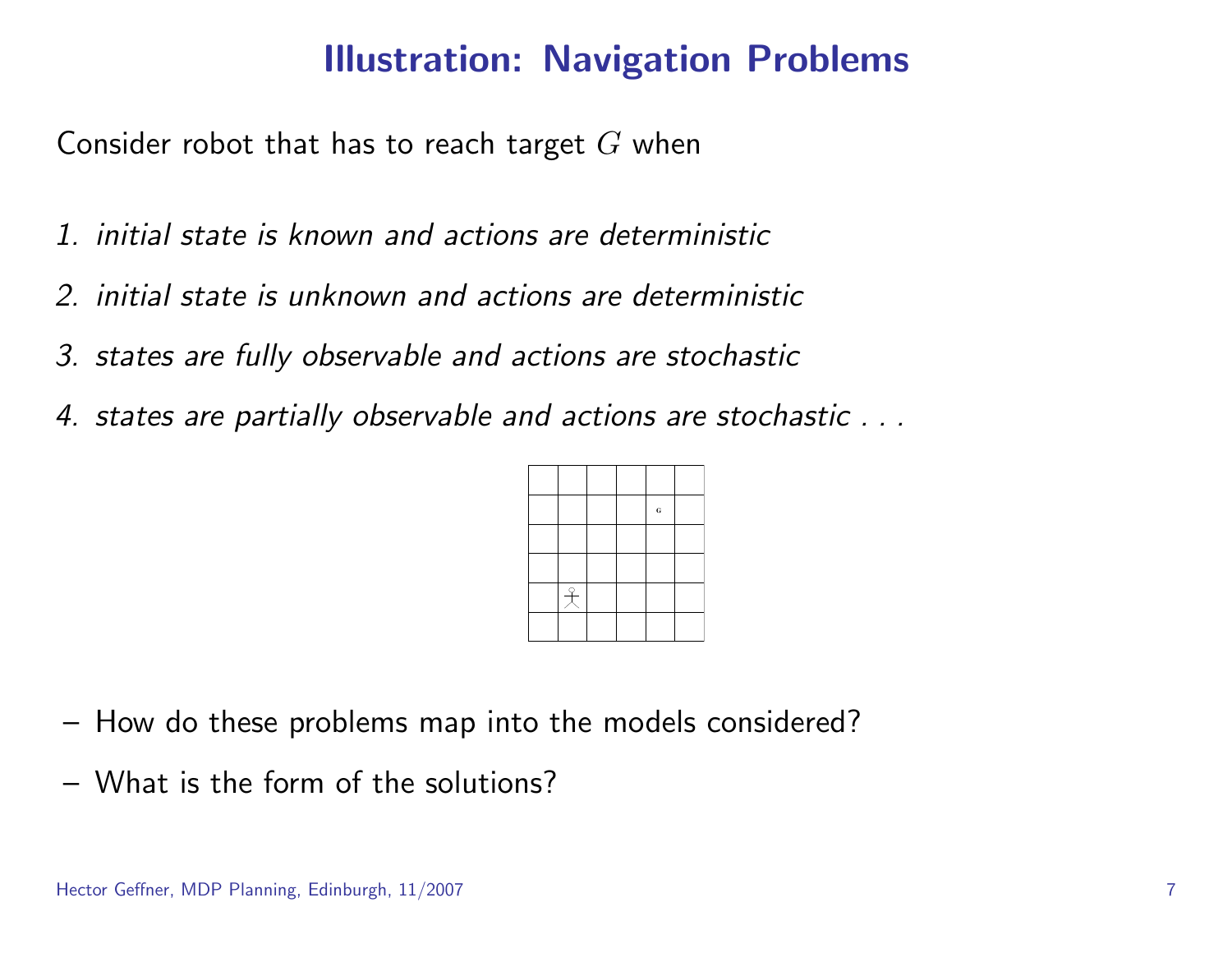#### Solving State Models by Dynamic Programming

• Solutions to wide range of state models can be expressed in terms of solution of Bellman equation over non-terminal states  $s$ :

$$
V(s) = min_{a \in A(s)} Q_V(a, s)
$$

where  $cost-to-go$  term  $Q_V(a, s)$  depends on model

 $c(a,s) + \sum_{s' \in F(a,s)} P_a(s'|s) V(s') \quad \text{ for MDPs}$  $c(a,s) + \max_{s' \in F(a,s)} V(s')$ ) for Max AND/OR Graphs  $c(a, s) + V(s')$ , s or OR Graphs . . .

 $(F(a, s))$ : set of successor states; for terminal states,  $V(s) = V^*(s)$  assumed)

- The greedy policy  $\pi_V(s) = \operatorname{argmin}_{a \in A(s)}\, Q_V(a,s)$  is optimal when  $V = V^*$ solves Bellman
- Question: how to get  $V^*$ ?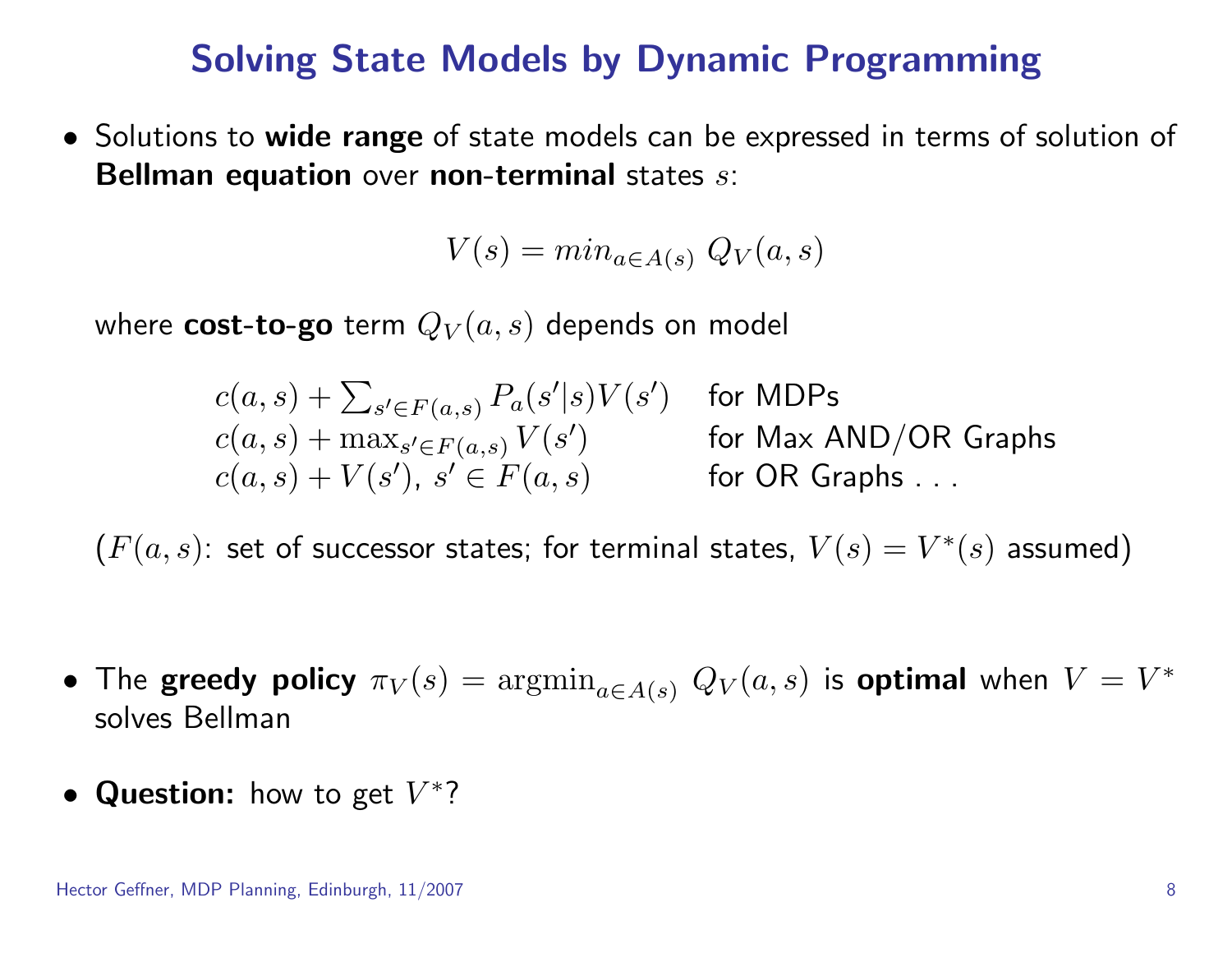# Value Iteration (VI)

- Value Iteration finds  $V^*$  by successive approximations
- Starting with an arbitrary  $V$ , uses Bellman equation to update  $V$

$$
V(s) := min_{a \in A(s)} Q_V(a, s)
$$

- If all states updated a sufficient number of times (and certain general conditions hold), left and right hand sides converge to  $V=V^{\ast}$
- Example: . . .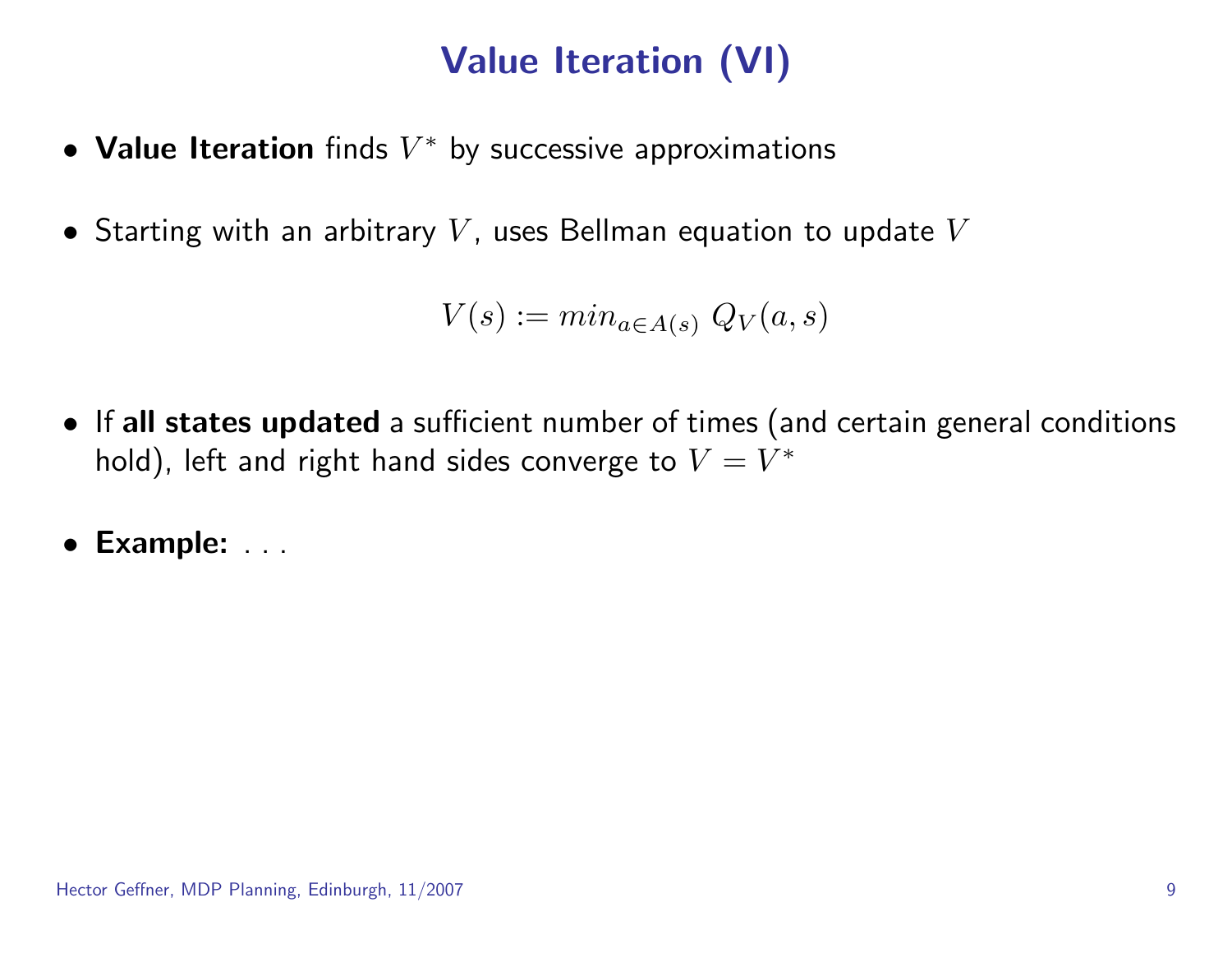#### Value Iteration: Benefits and Limitations

- VI is a very simple and general algorithm (can solve wide range of models)
- Problem: VI is exhaustive; value function  $V(s)$  is a vector of the size of the problem space
- In particular, it does not compete with **heuristic search algorithms** such as A<sup>\*</sup> or IDA\* for solving OR-graphs (deterministic problems) . . .
- Question: can VI be 'modified' to deal with larger state spaces that do not fit into memory, without giving up **optimality**?
- Yes, use Lower Bounds and Initial State as in Heuristic Search methods . . .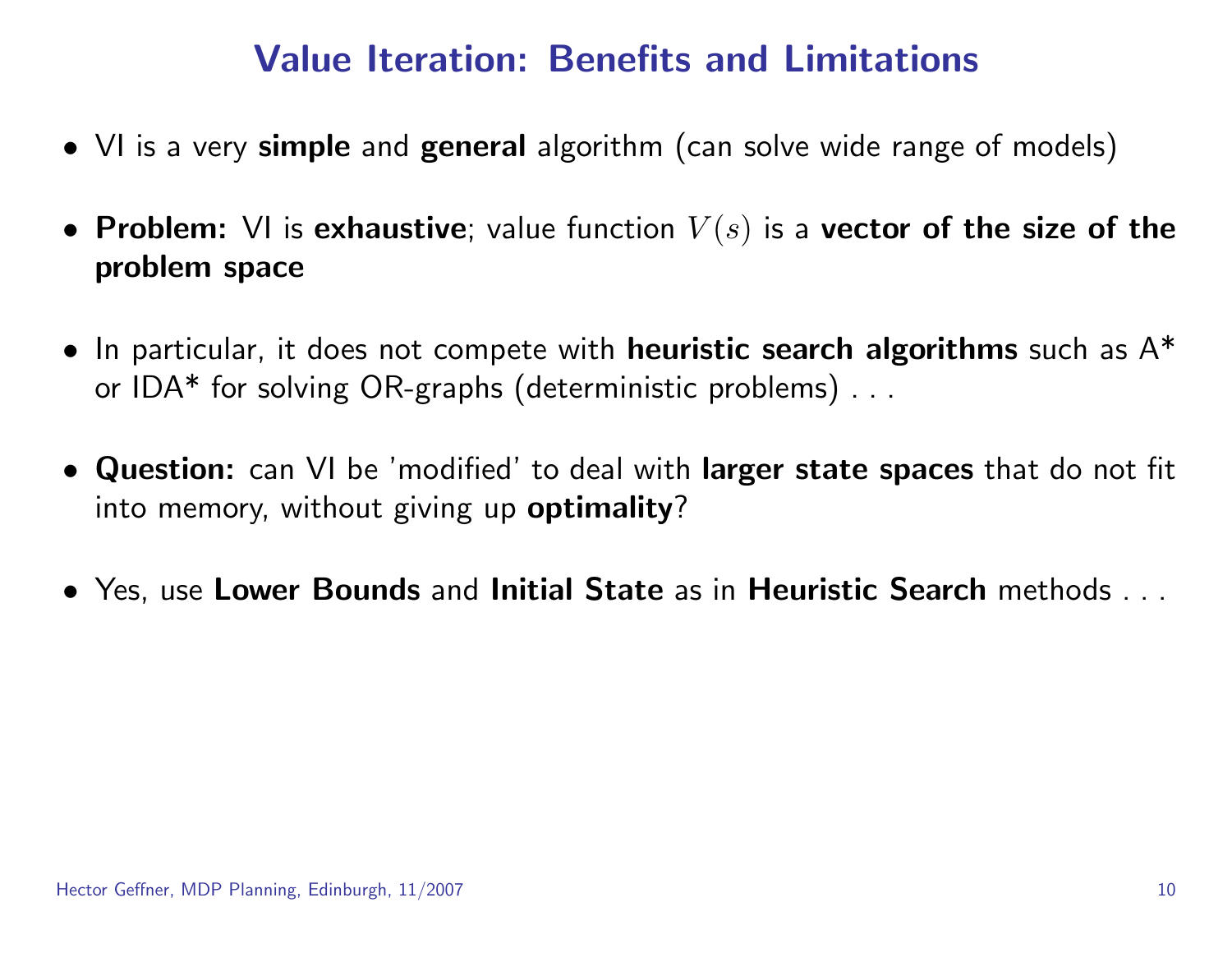Focusing Value Iteration using LBs and  $s_0$ : Find and Update

- Say that a state  $s$  is
	- greedy if reachable from  $s_0$  using greedy policy  $\pi_V$ , and
	- inconsistent if  $V(s) \neq \min_{a \in A(s)} Q_V(a, s)$
- Then starting with an **admissible** and **monotone**  $V$ , follow loop:
	- $-$  Find an inconsistent greedy state s and Update it
- Find-and-Update loop delivers greedy policy that is optimal even if some states not updated or visited at all!
- Recent heuristic search algorithms for MDPs, like RTDP, LAO<sup>\*</sup>, and LDFS; all implement this loop in various forms
- We will focus here on RTDP (Barto, Bradke, Singh, 95)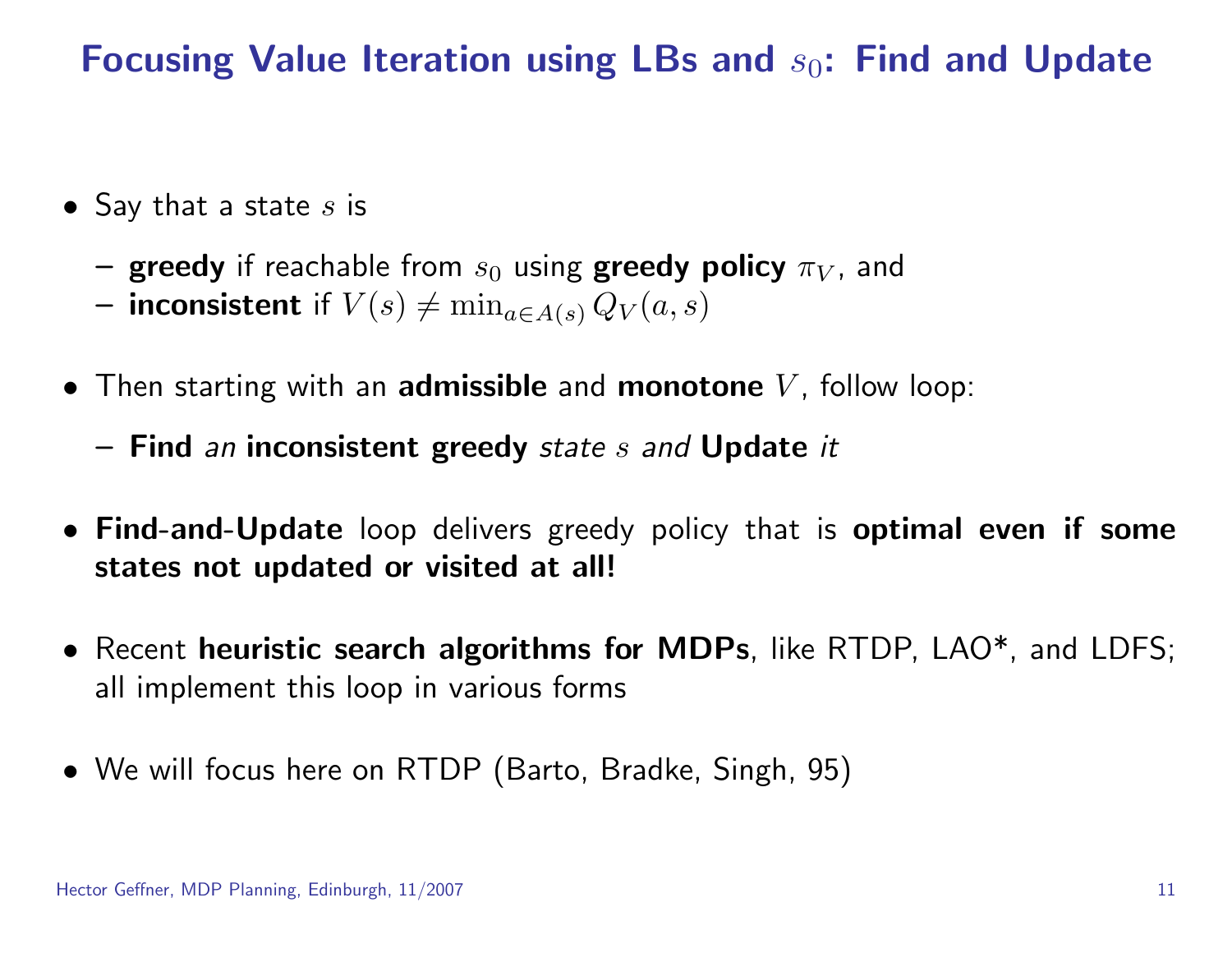#### Greedy Policy for For Deterministic MDP

The Greedy policy is a closed-loop version of greedy search

1. **Evaluate** each action  $a$  applicable in  $s$ 

 $Q(a, s) = c(a, s) + h(s_a)$  where  $s_a$  is next state

- 2. Apply action a that minimizes  $Q(\mathbf{a}, s)$
- 3. Observe resulting states  $s'$

4. Exit if  $s'$  is goal, else go to  $1$  with  $s:=s'$ 

- Greedy policy based on  $h$  can be written as  $\pi_h(s) = \mathrm{argmin}_{a \in A(s)} Q(a, s)$
- $\pi_h$  is optimal when  $h=h^*$ , otherwise non-optimal and may get trapped into loops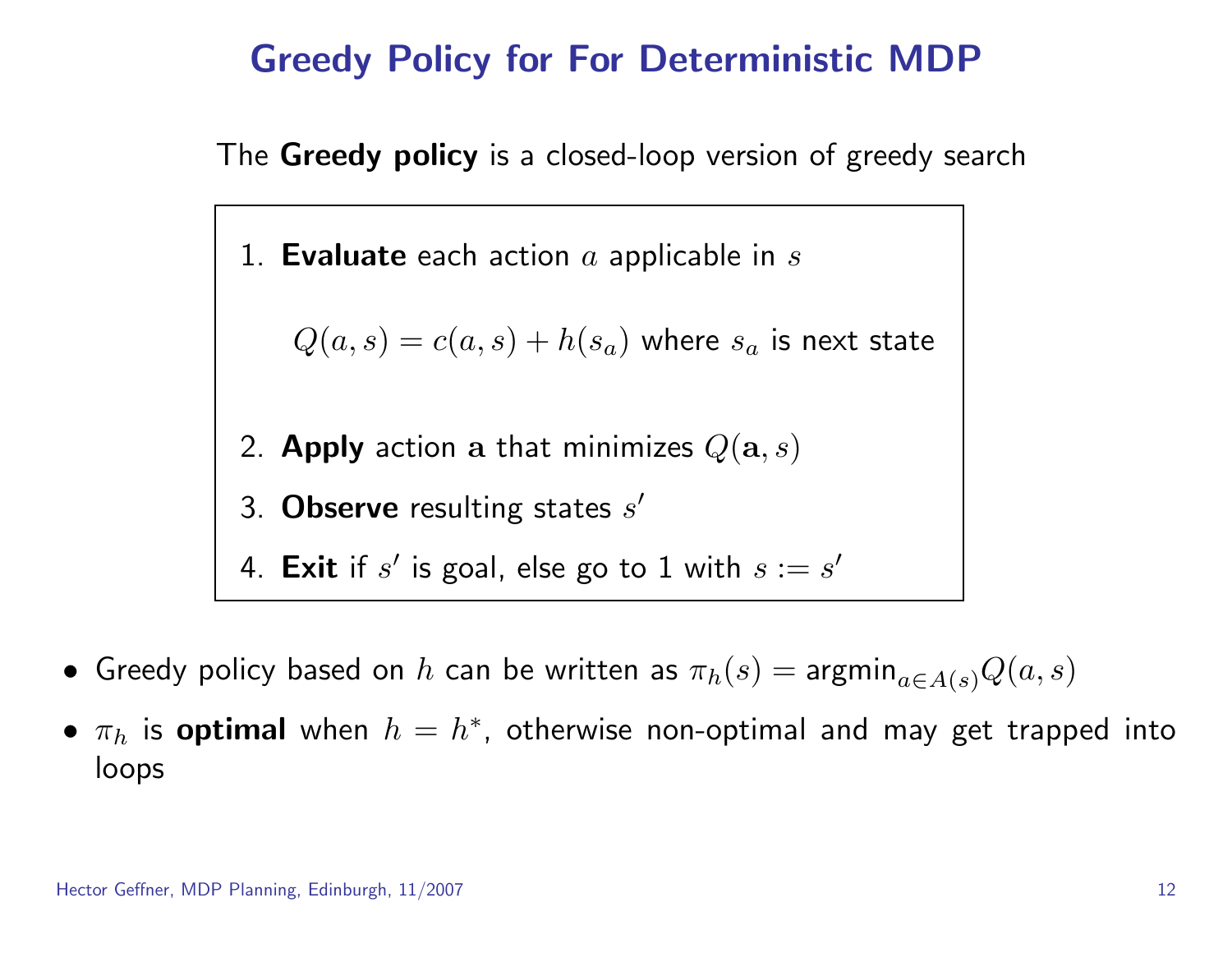## Modifiable Greedy Policy for For Deterministic MDP (LRTA\*)

**Update heuristic**  $h$  as you move, to make it consistent with Bellman

1. **Evaluate** each action  $a$  applicable in  $s$ 

 $Q(a, s) = c(a, s) + h(s_a)$  where  $s_a$  is next state

- 2. Apply action a that minimizes  $Q(\mathbf{a}, s)$
- 3. **Update**  $V(s)$  to  $Q(\mathbf{a}, s)$
- 4. Observe resulting states  $s'$
- 5. Exit if  $s'$  is goal, else go to 1 with  $s:=s'$
- Greedy policy based on h can be written as  $\pi_h(s) = \text{argmin}_{a \in A(s)} Q(a, s)$
- $\pi_h$  is optimal when  $h=h^*$ , otherwise non-optimal and may get trapped into loops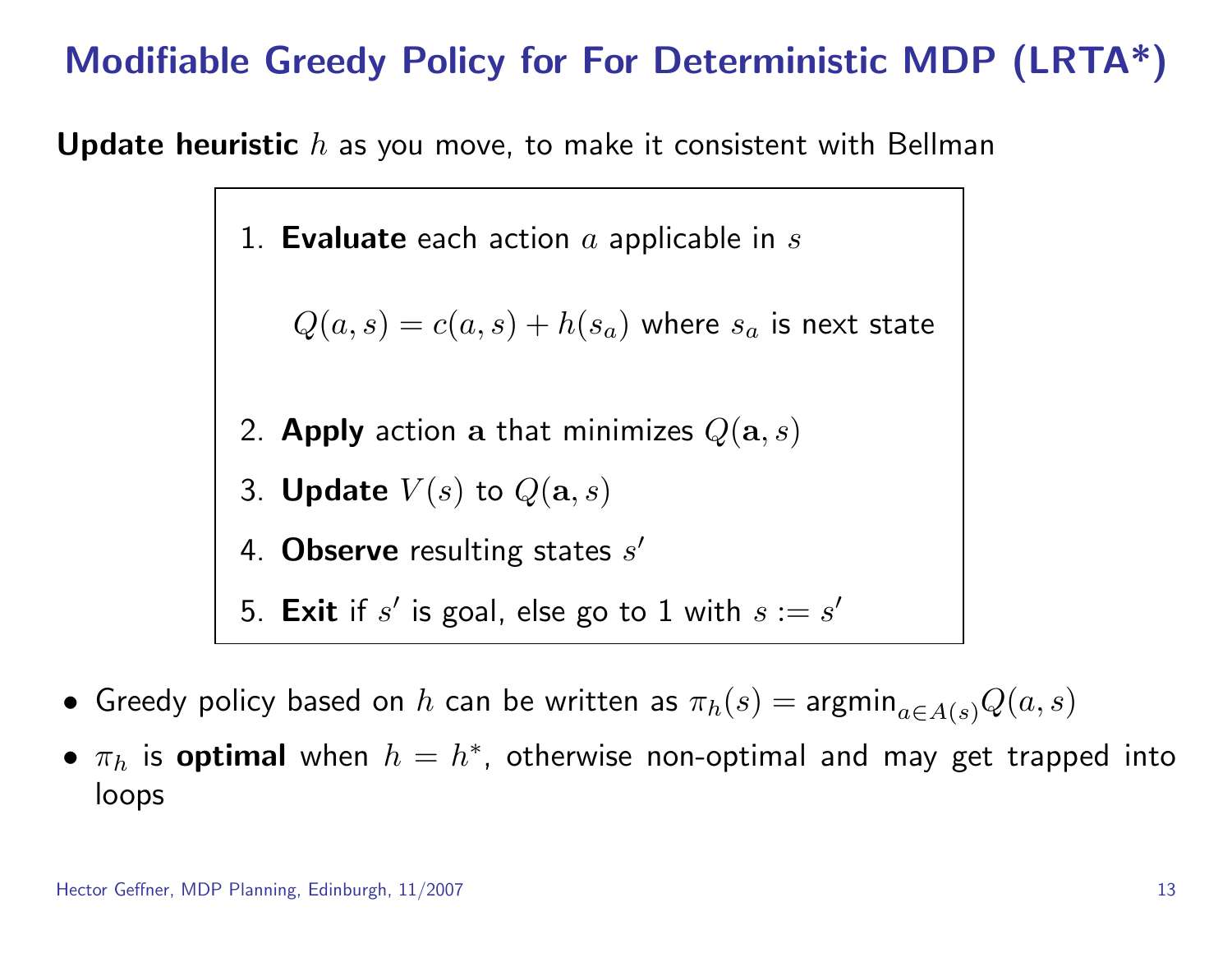## Real Time Dynamic Programming (RTDP)

Same as LRTA\* but deals with true (probabilistic) MDP

1. Evaluate each action  $a$  applicable in  $s$  as

$$
Q(a,s) = c(a,s) + \sum_{s' \in S} P_a(s'|s) V_i(s')
$$

- 2. Apply action a that minimizes  $Q(\mathbf{a},s)$
- 3. **Update**  $V(s)$  to  $Q(\mathbf{a}, s)$
- 4. Observe resulting state  $s'$
- 5. Exit if  $s'$  is goal, else go to  $1$  with  $s:=s'$

 $V(s)$  initialized to  $h(s)$ ; if  $h < V^*$ , RTDP eventually optimal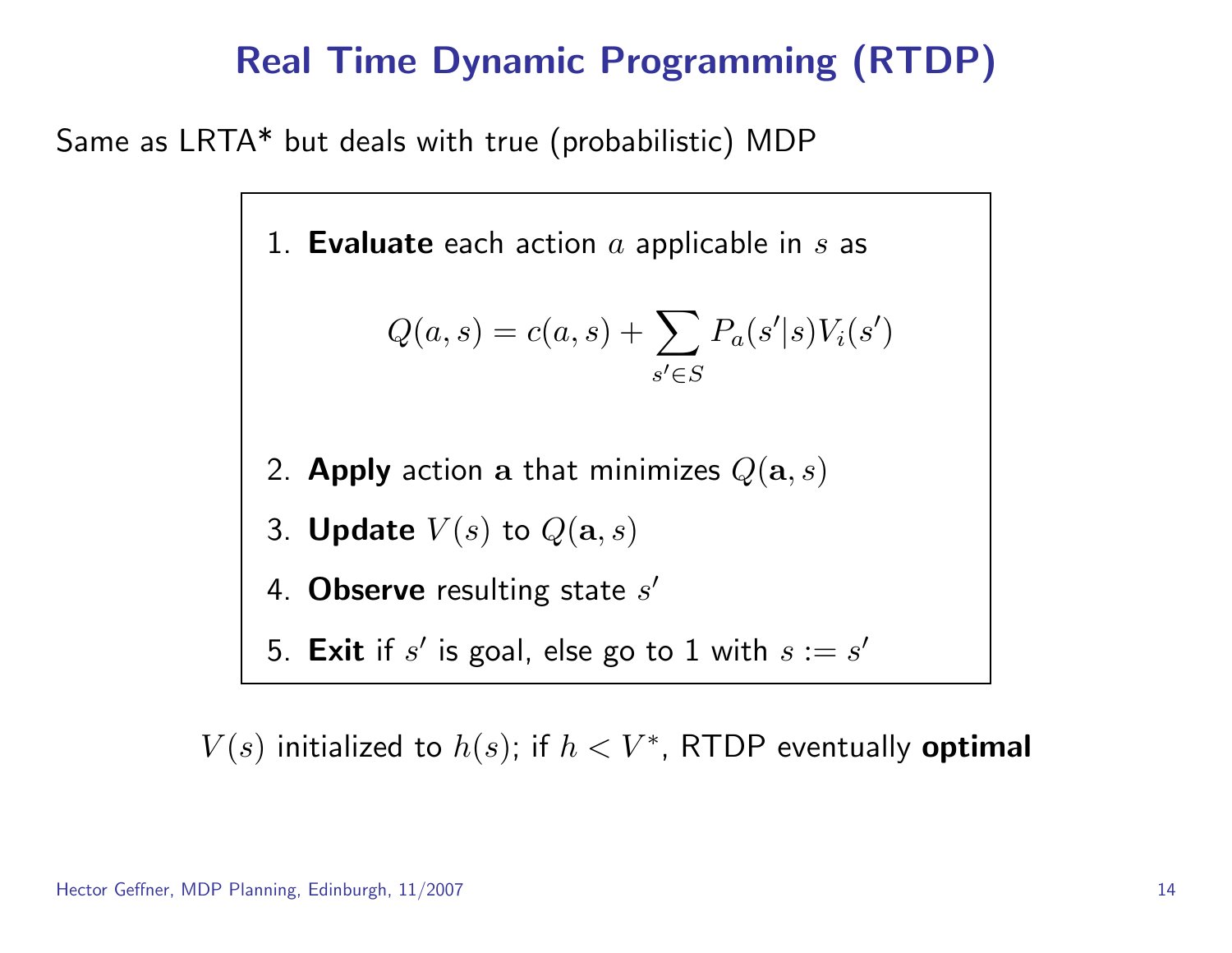### Variations on RTDP : Reinforcement Learning

Q-learning is a **model-free** version of  $RTDP$ 

- 1. Apply action a that minimizes  $Q(\mathbf{a}, s)$  with probability  $1-\epsilon$ , with probability  $\epsilon$ , choose a randomly
- 2. Observe resulting state  $s'$
- 3. **Update**  $Q(\mathbf{a}, s)$  to

$$
(1-\alpha)Q(\mathbf{a},s) + \alpha[c(\mathbf{a},s) + \max_{a}Q(a,s')]
$$

4. Exit if  $s'$  is goal, else with  $s:=s'$  go to 1

Q-learning learns asymptotically to solve MDPs optimally (Watkins 89)